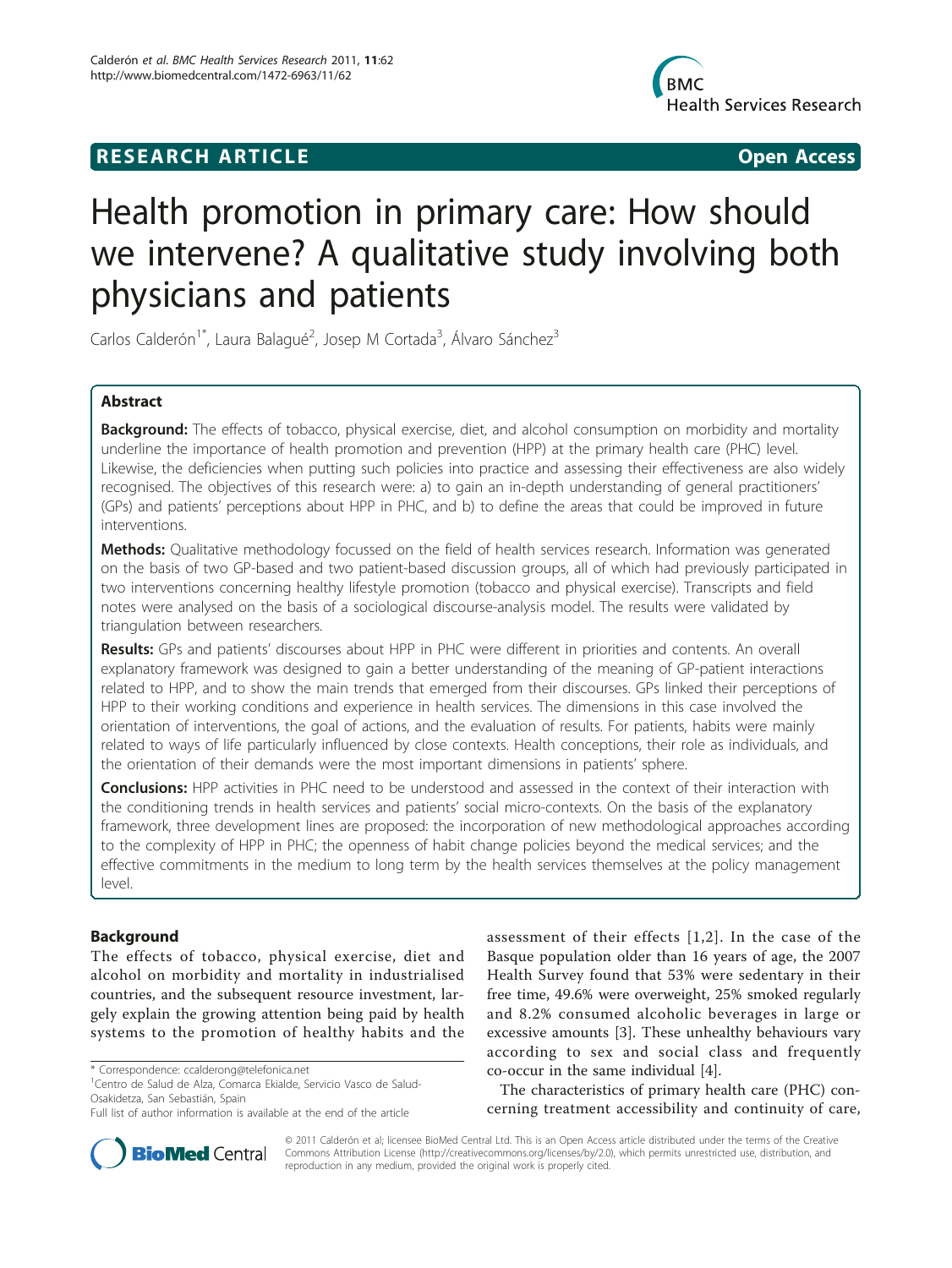place it at an ideal position to potentially intervene to improve these habits [[5](#page-9-0)]. In Spain, the Spanish Society for Family and Community Medicine (semFYC) established the Health Promotion and Prevention Activities Programme (PAPPS) in 1988 to be applied in health centres and by PHC professionals [[6](#page-9-0)]. Since then, the health services have incorporated various computer programmes to monitor its implementation.

However, the reality of putting into practice and assessing the effectiveness of health promotion and prevention (HPP) activities at the PHC level is not troublefree. Their incorporation into the daily schedule of GPs is limited, with lack of time and excessive workload as causes mentioned most often [[7\]](#page-9-0). Assessments of their effectiveness in different contexts have, in general, provided inconclusive results [\[8,9\]](#page-9-0).

As a result, it appears necessary to design new intervention and assessment models that are better able to take into account the characteristics of the setting in which they are to be undertaken [\[10\]](#page-9-0). Specifically, as regards the role of GPs, several qualitative studies have highlighted the secondary and rather unsatisfactory role played by HPP activities [\[11,12](#page-9-0)], some doubts regarding their effectiveness based on factors unrelated to healthcare [\[13](#page-9-0)], and their possible interference in the physician-patient relationship [[11](#page-9-0),[14\]](#page-9-0). Concerning patients' perceptions, the importance of the social and cultural context and the existence of communication barriers between patients and physicians have been brought to light [\[15](#page-9-0)].

To the best of our knowledge, no previous studies have involved both patients and physicians simultaneously in the same context. Developing an understanding of their experiences under these circumstances will therefore allow us to define a framework to explain the discourses of both these agents and identify the main factors that should be considered in the future implementation of HPP at a PHC level.

This qualitative study corresponds to the second phase of the commissioned research project "Useful strategies for promoting healthy lifestyles in PHC" [\[16](#page-9-0)], undertaken by the Primary Care Research Unit of the Basque Health Service/Osakidetza (UIAP). The first phase of the project was already published [\[17](#page-9-0)]. Although both studies were performed simultaneously, the specific objectives of the present research were: a) to gain an in-depth understanding of the perceptions of GPs and patients as regards HPP in PHC, and b) to define the main areas that could be improved in future interventions.

## **Methods**

The relevance of qualitative methods to the field of HPP has been previously highlighted [\[18\]](#page-9-0). In this case, the

qualitative methodology was focused on the field of health services research [\[19](#page-9-0)] and PHC [\[20](#page-9-0)], and discussion groups were considered to be the most appropriate technique for generating information. Discussion groups are a group-based technique similar to the focal-groups but aimed more towards encouraging the interaction and interpretation of the different positions held by the participants [[21\]](#page-9-0).

This study involved GPs and patients who had previously participated in two habit change interventions undertaken in PHC in Biscay (Basque Country): the assessment of the effectiveness of the Stop Smoking Programme (PAT) undertaken in 1996 [[22](#page-9-0)], and the Experimental Physical Activity Promotion Programme (PEPAF) undertaken in 2003 and 2004 [\[23\]](#page-9-0).

Two groups of GPs and two groups of patients were formed in order to contrast the findings and assess the degree of saturation reached. After explaining the study goals and background, 5 GPs from the PAT study (discussion group D1) and 8 from the PEPAF study (D2) agreed to participate. They were 6 women and 7 men, their ages ranged from 47 to 53, and the time worked in PHC from 15 to 27 years.

Patients were selected using a stratified sampling method on the basis of their GP, age group, sex and change or not of the habit in question. The selected patients and their GPs received a letter explaining the aims of the study and requesting their participation. No ethics committee approval was required in this study as it was a service evaluation commissioned by the Health Department of the Basque Government. Prior to giving their consent, all patients were informed of the ethical requirement that participation in the study would not affect their care and that their confidentiality would be guaranteed.

Finally, two patient groups, one (P1) consisting of 9 patients who had changed their habits (5 from PAT and 4 from PEPAF) and the other (P2) 6 who had not (3 each from PAT and PEPAF), were formed. Patients were 7 women and 8 men, their age ranged from 45 to 80, their educational levels were Primary (4), Secondary (6) and Degree (5), and regarding activity 7 were active, 4 retired and 4 housewives. The existence of different levels of education did not interfere with the interaction and participation within groups.

All groups met in October and November 2006 at the headquarters of the UIAP in Bilbao. Sessions lasted for around 90 minutes and were attended by two trained researchers, one of whom acted as moderator and the other as observer. After the initial presentation, basic sociodemographic data were collected, stressing the confidential nature of this process, and permission sought to record the session. The discussion groups were based around a flexible guide open to new topics and they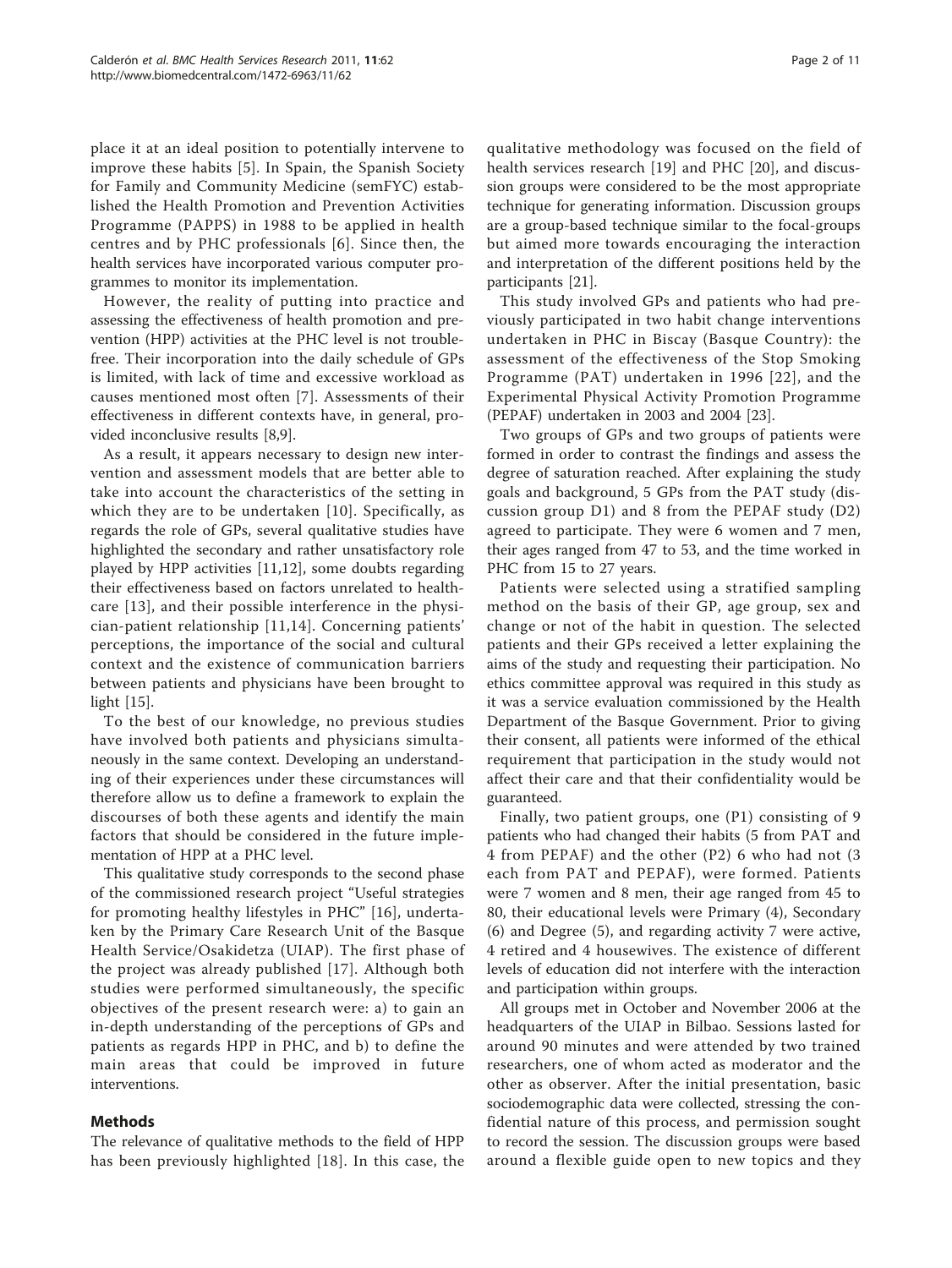finished once the participants considered that they had nothing further to add. After each meeting, the researchers made brief notes about provisional findings and group dynamics.

The analysis was performed on the basis of the transcripts and these notes using a sociological discourseanalysis model [[24](#page-9-0),[25\]](#page-9-0). The interpretative work in this model began with an overall view of the texts and their relationship to the context in which they were produced. A repeated and detailed reading of the transcripts allowed the different discursive positions to be identified and coded, and the relationships, corroborations and contradictions between them to be determined. Cognitive maps [[26\]](#page-9-0) were subsequently designed in order to build explanatory schemes, initially for each group, then for each sub-population (physicians and patients) and finally for all participants together. Each step in this abstraction-interpretation process was contrasted iteratively with the empirical material as a whole in order to detect possible negative cases and to determine the degree of saturation of each category. Triangulation between the researchers who participated in the data collection and analysis process was used as a complementary validation procedure [[27,28](#page-9-0)]. Full transcripts can be found in the report published by the Department of Health of the Basque Government [[16\]](#page-9-0). It can be seen from this report that the role of other groups, such as nurses, was also considered during these discussion groups, although here we concentrate solely on GPs.

### Results

GPs' and patients' discourses about HPP in PHC differed in priorities and contents. We therefore arranged the main findings of analysis in two sections. The first one was centred on GPs' perceptions and the second one on those of patients. In both cases HPP was the focus, but it was also important to know their mutual discourses about the role of patients and GPs in PHC. GPs linked their perceptions of HPP to their working conditions and experience in the health services. From their perspective, patients' attitudes and contexts added difficulty to a very often frustrating duty. For patients, habits were related to ways of life particularly influenced by close contexts. GPs' role was regarded as important but secondary. GPs had to be experts in helping them when necessary, but their own demands and responsibilities were not homogeneous.

#### 1. Physicians' perspective: between duty and frustration

GPs' discourses were located in the context of health services and PHC centres. Their experiences about these services and the patients who, in many cases, they had treated for many years were particularly relevant. Contradictions between what should be done and what was actually done appeared frequently with a notable sense of frustration related to the current situation.

#### a) Health promotion and day-to-day working conditions

GPs were generally aware of the importance of HPP and the closeness and continuity of their handling of patients. However, the very nature of their care work made it difficult to incorporate HPP activities. GPs had first of all to respond to the demands considered as a priority by patients, which often meant that HPP was relegated to second place. In this sense, lack of time frequently appeared as a problem related to the characteristics of PHC and to the current HPP intervention and assessment models.

"-...To be honest I think that we see people a lot, on numerous occasions, and it is then when we can get involved and maybe identify the patient at risk... The motivation is often external. and that's when we can get involved...I believe that our advantage is that we are always there..." F2D2

"-...a patient isn't a single consultation, a patient can be seven consultations,... that back pain you have just there.... because if you take the back pain seriously, you then sort out the other one and the other one, so it´s not 10 minutes... So we have a mixture of things. In prevention, personally I have my four little elements." M2D1

"-...Well, the time... I have another problem... I find it difficult to perform preventative activities, not because I don't believe in them... it's just that I can't, I forget.... I remember that I have to do the PAPPS just as the patient is leaving...it's difficult... For me the consultation is something that I really get into, the reason for that day's consultation, I get caught up in the topic and when it's over the consultation has finished, it's difficult for me: "and am I going to ask the patient now?" ... My graphs aren't very good..." M1D2

GPs' accounts of their participation in the two previous studies made also frequent mention of the lack of time and additional workload they faced, with the subsequent doubts regarding their long-term feasibility. However, at the same time their impressions regarding their design, learning component and novelty with respect to the routine were favourable.

-"...The work was difficult for me personally at the time as it meant an increased workload... Everyone tells you when you participate in something like this that it's very easy. Well it's not." H2D2

-"... We learned everything we know there...But we must have ended up exhausted, because when the two years were up, because it lasted two years, there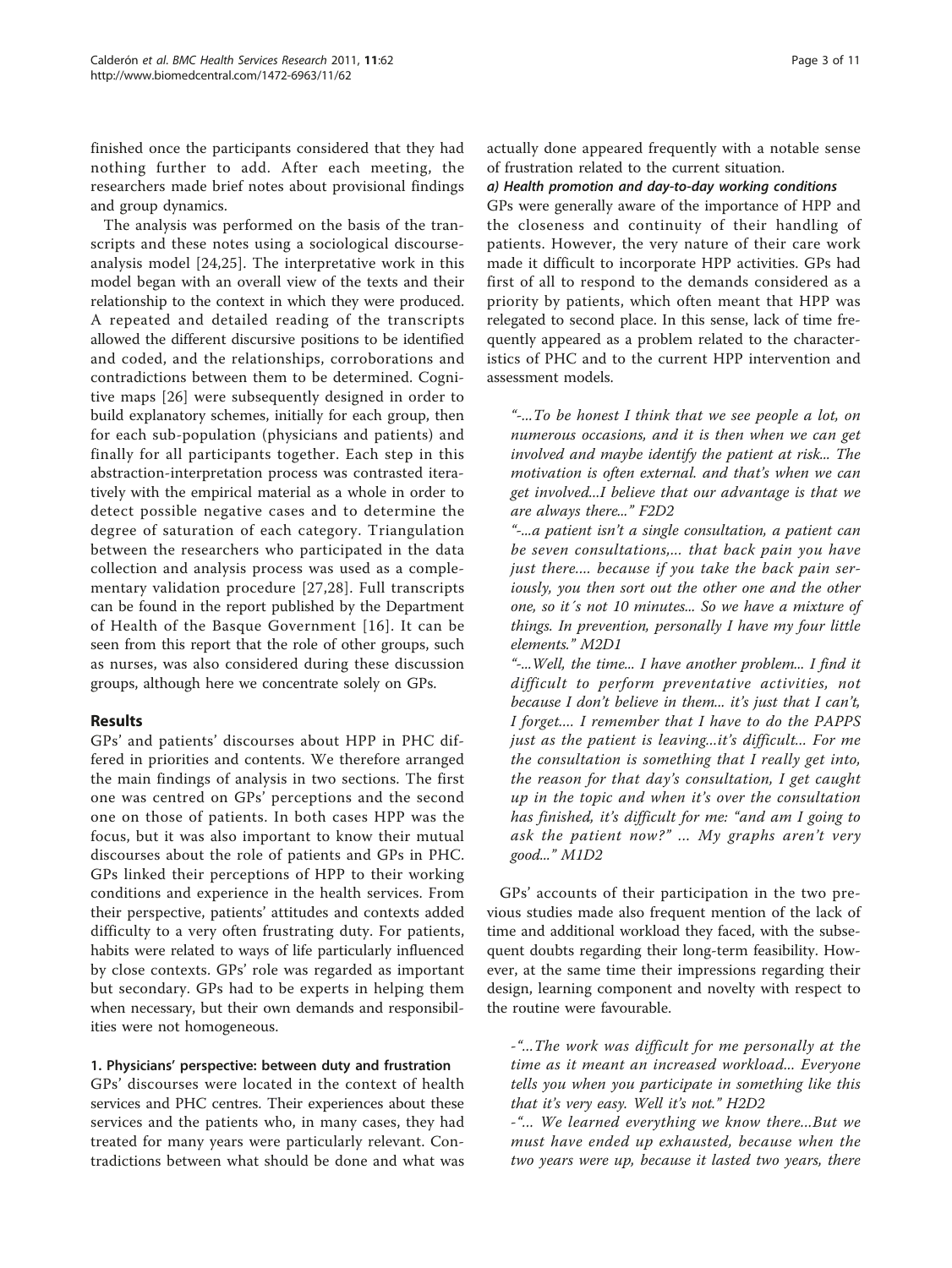was an enormous shift wasn't there? The following year I think I was a bit scared to ask "would you like us to help you?"...Jesus, if they say yes, then tomorrow at 8:30, from 8:30 until 9:00 I'll be busy..." M2D1 -"...It seemed a good idea..., furthermore smoking was an important topic for me...for various reasons. I was already a bit fed up at that point with the protocols...and this represented something different...later I learned a lot..." M1D1

In other words, doubts regarding the conditions in which HPP was undertaken concerned both general resource-demand aspects and the management of these activities. The concept of HPP as an "ideological" imperative was questioned on the basis of the effectiveness of its actions, particularly when these actions were compared with the area of disease treatment.

"-...I think we shouldn't concentrate so much on success rates...at least in the short term... it's something we have to do because we believe in it, that's all... There must be some sort of ideology behind this...M1 -But we have to know whether things work or not! That's dangerous as well...I mean, maybe we're achieving something... and there should be some way of measuring it...." M1D1

"...What is the goal in health promotion?...That's what's worst, because we know what the goal is with pneumonia, we know what figure we need to reach with high blood pressure and so on...but for smoking... how many people are supposed to stop smoking with our help?...or how many are going to stop drinking? I don't touch alcohol any more, it terrifies me, I don't know about the rest of you..." F3D2

HPP activities assessment was a clear reason of discontent, and the design of the computer system used for this purpose in PHC was also questioned. In some cases this system was recognised useful as a reminder, but over all it was seen as unhelpful and even leading to the "devaluation" of HPP itself as data entry was considered as an end, rather than a means.

"-...The computer system... is going to end up like this, as form-filling. I don't see it as being particularly useful... Maybe if the computer system wasn't there you wouldn't even weigh [the patient]...but that's all...I don't believe the main point of medicine is to tick boxes... M2D1

"-...We've got a computer system containing all the preventative activities...that's a disaster....F3D2

-...And only what you enter is assessed.......and you can only enter what it lets you enter...the rest therefore doesn't exist...M1D2

-...We have to survive...M3D2 -...But if it doesn't matter why bother asking....as long as you tick the box...M1D2 -...So, what's important is to tick boxes?...F1D2

The duty imperative and frustration were located in this case in the requirement to fill in records that did not accurately reflect the role played by GPs in HPP activities.

#### b) Habits, patients, and their contexts

From GPs' perspective, patients may present various unhealthy habits whose management was not easy at all in light of the variability of their experiences, contexts and motivation to change. HPP activities were therefore perceived as "swimming against the tide", highlighting the importance of personalised treatment, empathy and opportunity concerning how and when to intervene.

"-...any change of habit requires facing up to a similar type of problem... overweight, obesity, a sedentary lifestyle, diabetes, pre-diabetes, a whole range of things... But all these possibilities suppose a lifestyle change.... so it feels a bit like always swimming against the current... F1D1

"-...And in the end, the culture and society in which we live, and the empathy you have with your patients in general, come into play....in other words, as we were saying earlier, if you connect with a patient you have more chances of changing that patient's habits...if you get on well with someone they take more notice of you...M1D1

"-...I think we know a lot about how to do things but not much about the background... I mean, I get stressed when a patient comes to me because he's losing weight and has a lymph node problem,...and then you go and ask him if he drinks...in other words,...I don't know... other things worry me more than the macro data..."M2D2

References to the social context in GPs' discourses located the problem beyond the scope of consultation. The importance of their effects on individual behaviour was reflected in the expectations and arguments with respect to what can be achieved at the PHC level. Frustration also emerged in GPs' accounts who, on the one hand, understood HPP as part of their day-to-day duties, and on the other, felt that a large part of the responsibility for the final success or failure lied outside their scope of action.

"-...We may want to undertake promotion and prevention, but we have to realise that it is extremely frustrating to find that, when the individual habit is indeed a habit, it's very difficult to change....In this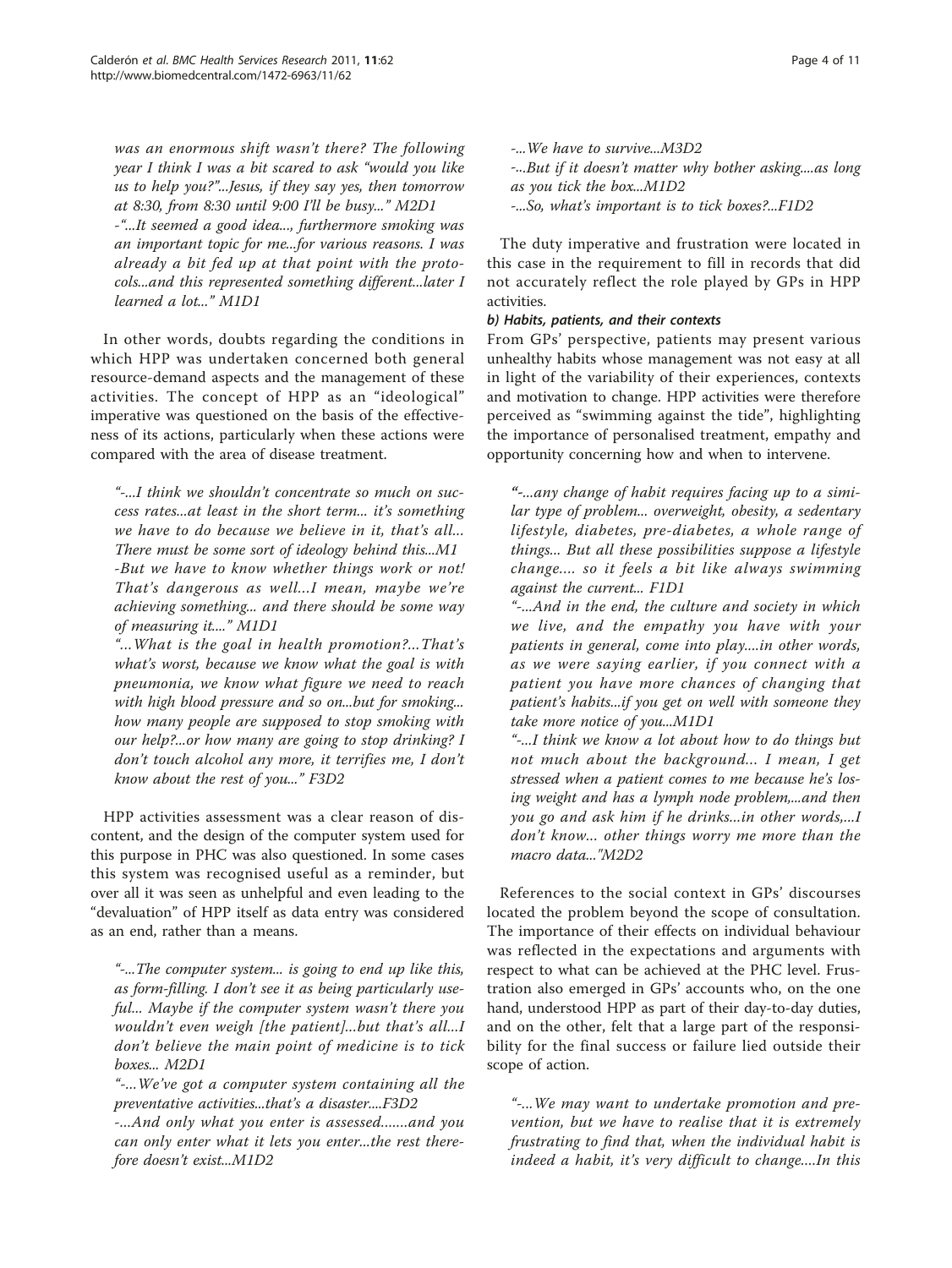case we still have to try, but health education must also be much more society oriented,... it must come from much higher than primary care... F2D4

"-... it's complicated, ok?. In other words, the epidemiological mechanisms...they tell you that the real power of preventative medicine isn't in the physicians' hands but in those of the Minister of Public Works and people like that....and that intervention at a population level is better than at an individual level. And as physicians we have to accept that, because if not, we get extremely frustrated....M3D1

Tensions between the "inside" and "outside" PHC poles made GPs ask themselves about how the effectiveness of HPP was assessed. References to resources external to health services and the convenience of coordinating efforts were also present in their discourses.

"-... I believe that we have indeed managed to convince patients that physical activity is important...as I now find... some patients... who you'd never see out walking previously and who now, with their sixty something or more years, go out for a walk...What percentage? I've no idea. Was it because of this? Probably not entirely... M3

- Can you now find elderly women in tracksuits because of this research? Surely it's for other reasons, isn't it? M2

-...Certainly. But to what degree? Who knows...M3D2" "-...I think that, without trying to avoid the matter at hand, that there's something else that everyone's aware of, and that's community-based intervention.... I believe that town halls and the like should intervene as these are health habits...and, if they decide to do that, parallel activities aimed at the community which don't just involve ourselves...It would be the same as the positive effects we've seen with the antismoking laws...M2D1

However, their perceptions about the future were sceptical. Interventions at the community level were considered, in some cases, as utopian, whereas in others emphasis was placed on the need of support resources.

-...I think we would be very good there, like some sort of linchpin between disease and health and such... to bring together health resources and the population, that's nice work....the only problem is that that's an utopia....M2D2

-...But it's complicated, you can't of course do it now...M1D2

-...Well, it all depends on interests from above, obviously, and the resources they give us, but in the state we are at the moment, nobody in their right mind would organise something like this...M3D2

-...It's difficult to try and fit this in to the schedule because it seems to me that as you get older you're less willing to volunteer your time... I mean, it's not the same you having to give a talk at 7 o'clock as your manager telling you "I'll give you 3 hours off and you can give the talk when you can"... You need time, money...because then you get the acute [cases], the colds, and you can't ignore them.... M1D1

## 2) Patients' perspectives: feeling healthy and fear of disease in complex contexts

Patients' perspectives of HPP were more open and plural. Their role as individuals linked to specific sociocultural contexts was clear in both groups. Their accounts often referred to habit changes on time scales different to those of interventions, and the reasons that led them to change differed in terms of priority and opportunity from those of GPs. The concepts of promotion and prevention were replaced by experiences with blurred boundaries between feeling healthy and the fear of disease.

### a) The importance of micro-social factors

The strong influence of the social context corroborated GPs' perceptions, although for patients these factors seemed to be more complex and closer to micro-contexts. References to known cases about relations between habits and the likelihood of suffering a disease were especially visible.

"-...I was already being monitored, and on top of that the doctor encouraged me to do exercise..., but the cholesterol was something that I was already aware of... Two workmates of mine died from heart attacks and the last one terrified me, so I stopped smoking around two years ago. M4P1"

"-...it's not an excuse but... my father smoked all his life and lived to 85, and my father-in-law is still smoking at 91... so I haven't really seen anyone die young, therefore there's been no immediate reason to stop smoking right away." M2P2

This area included factors related to local customs, the socio-economic level, family, work, friends and gender roles which complicated the motivational map and the possible causal factors.

"-...We, at least our generation,... have this culture of eating, and when we get bored and don't know what to do we eat and drink, and when we're not bored because we're going out on the town, we eat and drink... M1P1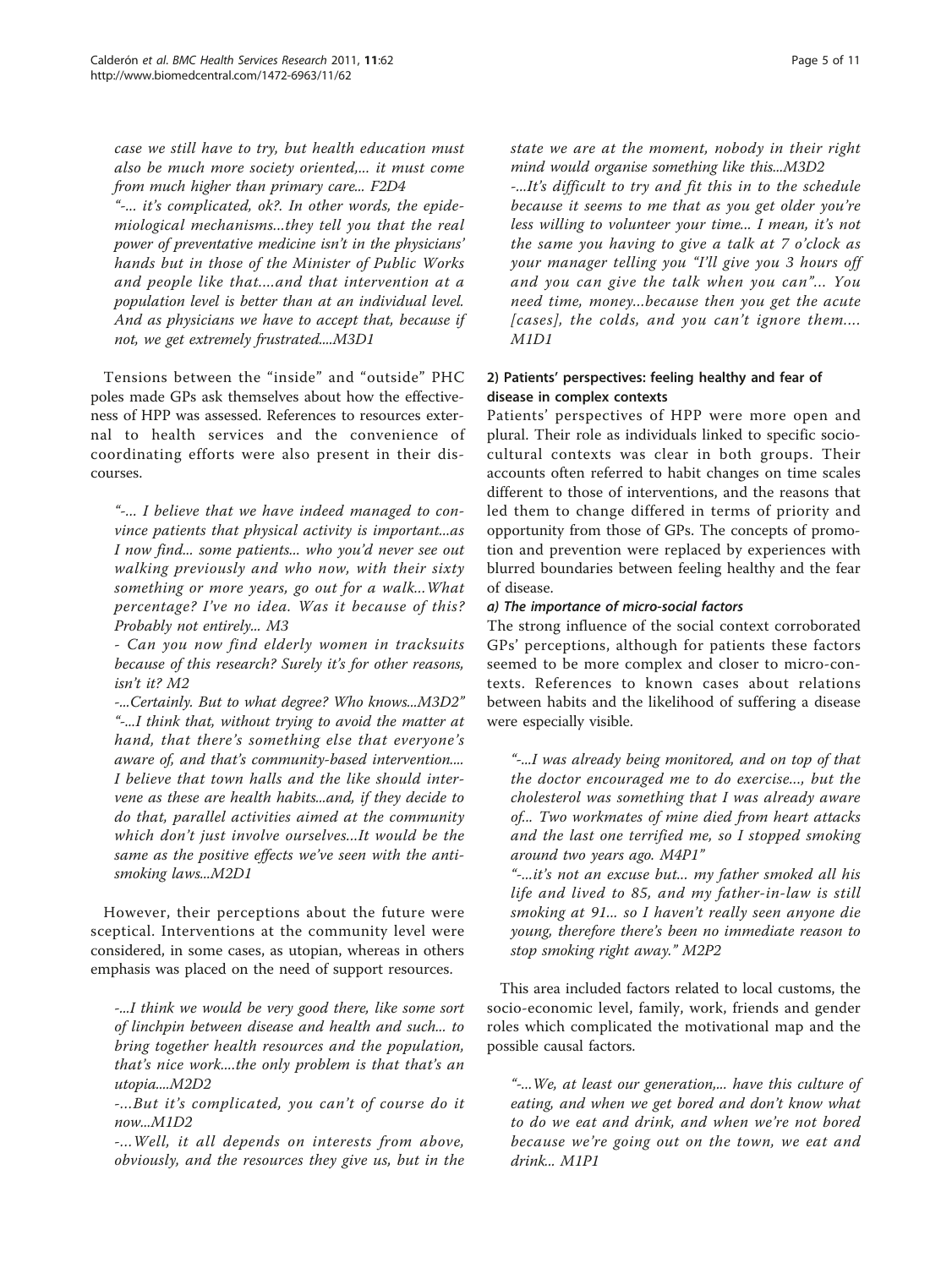- I don't think so, each to his own...As a housewife my case is completely different, I have very little time to go out because I can't, I've got things to do, but my problem is anxiety... I'm either stressed because things aren't working out as expected or because of family problems... F2P1

- I work as a cleaner and when I get home it's more of the same. It's a routine which might just take you along with it... F3P1"

"-... I stopped smoking in solidarity with my husband and children..."F5P1

Clear attitude differences were seen as well in terms of a greater/lesser assumption of responsibility for their habits. In some cases decisions were accepted to be their own, whereas in others it was easier to project this responsibility externally.

"-...I smoke a lot, at least a packet, sometimes I overdo it...At times I tell myself "I'm going to stop smoking" and then I go and see the doctor... but then I say 'but if I don't really want to stop, what's the point of wasting the doctor's time if I'm really not motivated?" F2P2

"-... I think they should have provided help, or a treatment or support groups for those of us with a smoking problem to convince us to stop smoking rather than just coming up with a law,... F4P1"

The influence of external factors was occasionally located at a macro level, especially for smoking. Perceptions of feeling stigmatised were used, in some cases, as a reaffirmation, highlighting what they considered as "inconsistencies" with respect to other health problems. In others, their right to make decisions concerning their own habits was also argued in their "defence".

"-...I understand that it's difficult for someone to come up to me and call me an alcoholic because of the social rejection that goes with it. A smoker doesn't have that problem M3P1.

-...Somebody once complained that I was smoking in the street...in the street!." F4P1

"-...This goes in cycles, they bother you, it's a cycle... and suddenly you've got a cold because you smoke, you've got whatever because you smoke... everything is because you smoke. M1P2"

"-... when they keep insisting on how bad smoking is for you, you sometimes want to blow smoke in their face...... taking drugs is also bad for you, and roast suckling pig is terrible, and if you go to Segovia and don't eat it you're an outcast... Let's be a bit more logical here! Let's point the finger at everyone, not just at me...M2P2.

-...You're not going to tell me that now they're worried about us, they've never worried before... why bother worrying about smokers. For God's sake, worry about people who are dying of hunger, 4000 km from here they're dying of hunger, worry about them..." M4P2

The influence of diseases or disabilities related to unhealthy habits emerged as a clear discursive motivation for change, although the parameters related to "being healthy" were not as simple as "yes/no" or "good/ bad" dichotomies.

"-...I smoked for maybe 15 years or more until one day I said, this can't go on, this looks like it's leading to cancer so I have to stop smoking... I went to buy my packet of cigarettes with bronchitis, on the point of developing cancer...and I simply put the packet in my handbag... One day I went to the doctor's and he said to me 'So, have you stopped smoking yet?' 'Yes, I've given up, I haven't smoked for almost a year"F3P1.

"-...I also play sports and so obviously... when my doctor told me about stopping smoking I had no intention of stopping, just like now... Everyone needs a vice, it's not as if I eat or drink too much... I often go into the high mountains and I don't feel unwell... I get on ok... but I walk a lot better than many people who don't smoke,..." M4P2

"-...I don't smoke a lot, six or seven a day at the most and I've never been pressured into stopping... although I'd never defend smoking. I had a spirometry test just over a year ago and I was at 100%, I had just over 98% lung capacity, although that's not to say I'm defending anything, just that I haven't noticed anything..." M2P2

### b) The GPs' role

Even when the influence of social environment was overwhelming, especially at the micro-social level, the health care was recognised as an important reference concerning habit maintenance or change. Patients viewed their GP's work in the HPP field favourably; indeed, GP's influence when deciding to participate in the two previous studies was clear. However, awareness of its limited effects also appeared in their discourses.

"-...Basically because my GP asked me to participate, not for any other reason. I went to see my GP and he asked me 'How would you like to participate in some projects?', 'Well, ok then'. As I had time, I went. F1P1"

"-...That's the GP's role, to help you, to be the one who's always insisting, and who says to you every time you visit '...What's my GP going to do, to force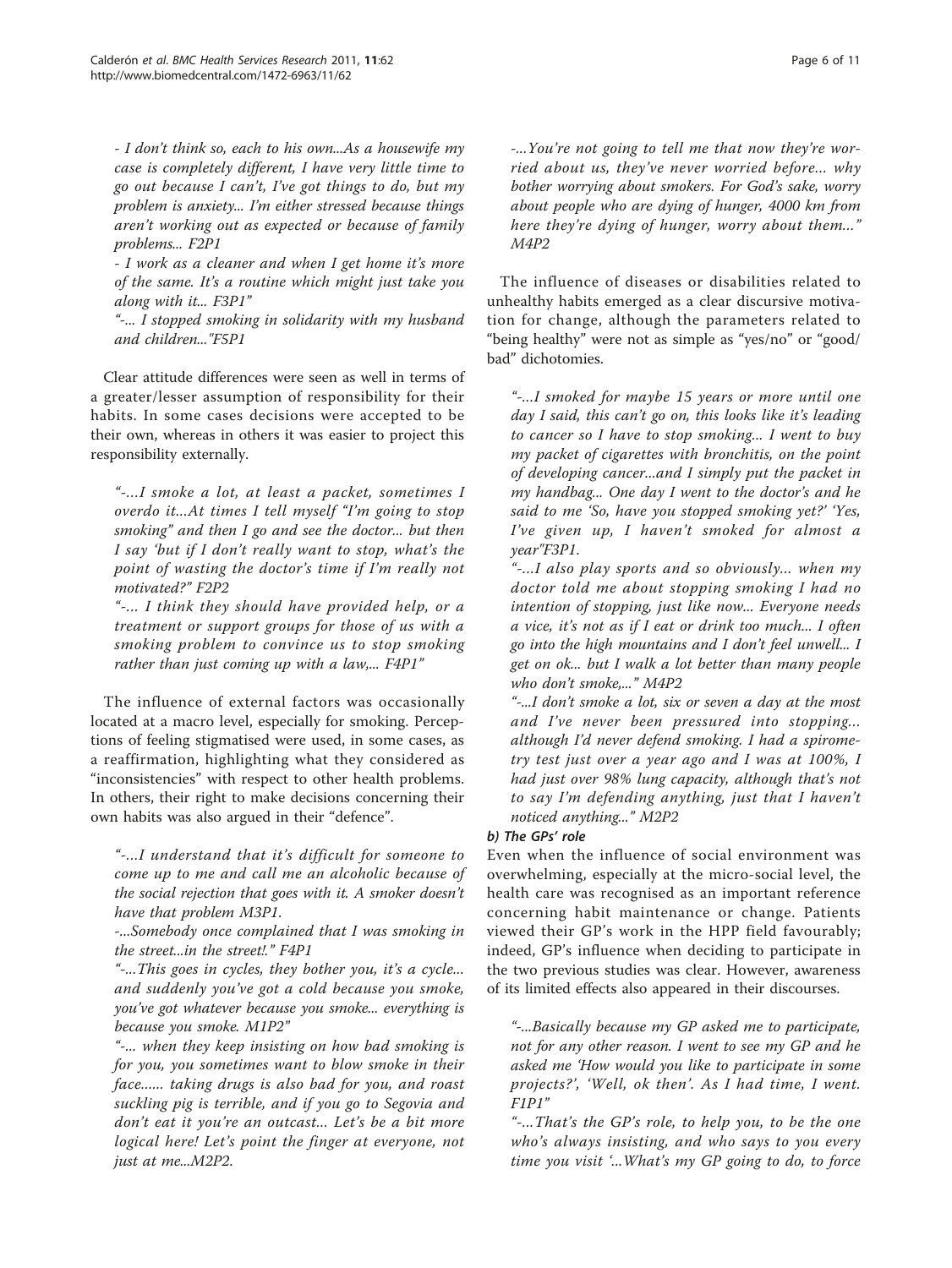me? No... then to be so insistent that in the end I ask what he wants. That's his role....M1P1

- No, I don't think the GP has much of an influence, it's us who have to....it doesn't matter how much he insists.... he can help a bit but that's all. F1P1

- I think he does help because it's him who tells you what to do, although whether you then take any notice of what he's telling you, or whether you're able to do it...F4P1

- The only thing the GP can do is advise you, and advise you well, but everything else has to come from you...or give you a bit of a fright...M2P1"

GP's advice was therefore somewhat expected, and to some extent welcome, but it was treated as an advice that can be followed or not and, furthermore, which loses its effect if given indiscriminately without considering each patient's circumstances and characteristics.

"- I once knew a GP who said to an 85-year-old who smoked four cigarettes a day - it was his only vice and he was practically at death's door anyway: 'Do you smoke?' 'Yes, four [a day]' 'Well you should stop'. With all due respect, you feel like saying to the GP 'stop working'... it doesn't seem very logical to me. M1P1"

"-... I think that for a person to give advice about something, that person should have some degree of moral authority to do it. I mean, if you go to a doctor it's because he is able to help you on health matters. So, if he says to you clearly 'you shouldn't smoke'...But it shouldn't be that every time you visit it's like...'my back hurts', 'ok, but you shouldn't smoke' (laughs) M2P2"

The fear of disease was also present in their communications with health professionals, and not only with their GPs. This focus on disease was also present in the reasons why some patients decided to participate in the previous studies, regarding the possibility of complementary tests (analyses, etc.) as a better prevention.

"-...my GP, who I've known all my life, has been continually trying to get me to stop smoking... smoking didn't affect my physical activity... until one day I had a sore throat,.... I went to see my GP, who sent me to see a specialist who scared the life out of me. The specialist told me he was going to make a small hole, and since that day, July 16th at half past nine in the morning, I haven't smoked a single cigarette." M1P1

"-...I've had a snoring problem for a long time... Obviously, my GP said I should stop smoking... In the end, I went to the ENT specialist and finally needed an operation on my vocal cords... But I carried on smoking... Then, one day, he told me about the small hole, you're going to end up with a small hole. I don't know whether it was because it scared me so much or because he got me at a good moment, I don't think I'll ever know to be honest, but I decided to stop smoking on a certain date. That was a year ago" F2P1

"-...My GP encouraged me to participate in this programme. I was having my cholesterol monitored, it's a bit too high. He also encouraged me to take more exercise and he told me that every time I attended this programme they would do another control... When he told me that I thought, great, because as well as coming here to see how I'm getting on with my cholesterol, then this programme will monitor other things... One year is a long time..."M4P1

### **Discussion**

The information analysed above was generated in a context, and circumstances, that should not be overlooked when assessing their applicability. However, the findings highlight some aspects whose interest transcends the health centres where participants were recruited. The meanings identified, and their relationships, allow us to define an overall explanatory framework and to discuss possible lines of action which should be considered in the future.

## Characteristics of the explanatory framework

Figure [1](#page-7-0) shows the main dimensions and "meaning axes" that affect HPP in PHC from the analysis of GPs and patients' discourses.

Within the proposed framework, HPP activities form part of the "horizontal" relationships that GPs and patients develop in the area delimited by PHC, although the explanation of their practices and behaviours exceeds these limits in both cases.

In the case of GPs, HPP activities are always defined by their working conditions and current policies in the health services. References to work overload and lack of time noted in other studies [[11,29\]](#page-9-0) are also present here. Demand is plural and linked mainly to illness, therefore GPs tend to "get hung up on" their resolution, relegating HPP to a more secondary role [\[30\]](#page-9-0). Doubts about the effectiveness of standardized HPP activities contribute to add frustration to duty. However, both, reasons and consequences, can be better understood on the basis of the "vertical" trends shown schematically in Figure [1](#page-7-0).

As HPP activities tend to be more patient-based, they are perceived to be more effective, although this approach is more difficult and time-consuming than routine work. Personalisation of HPP activities, taking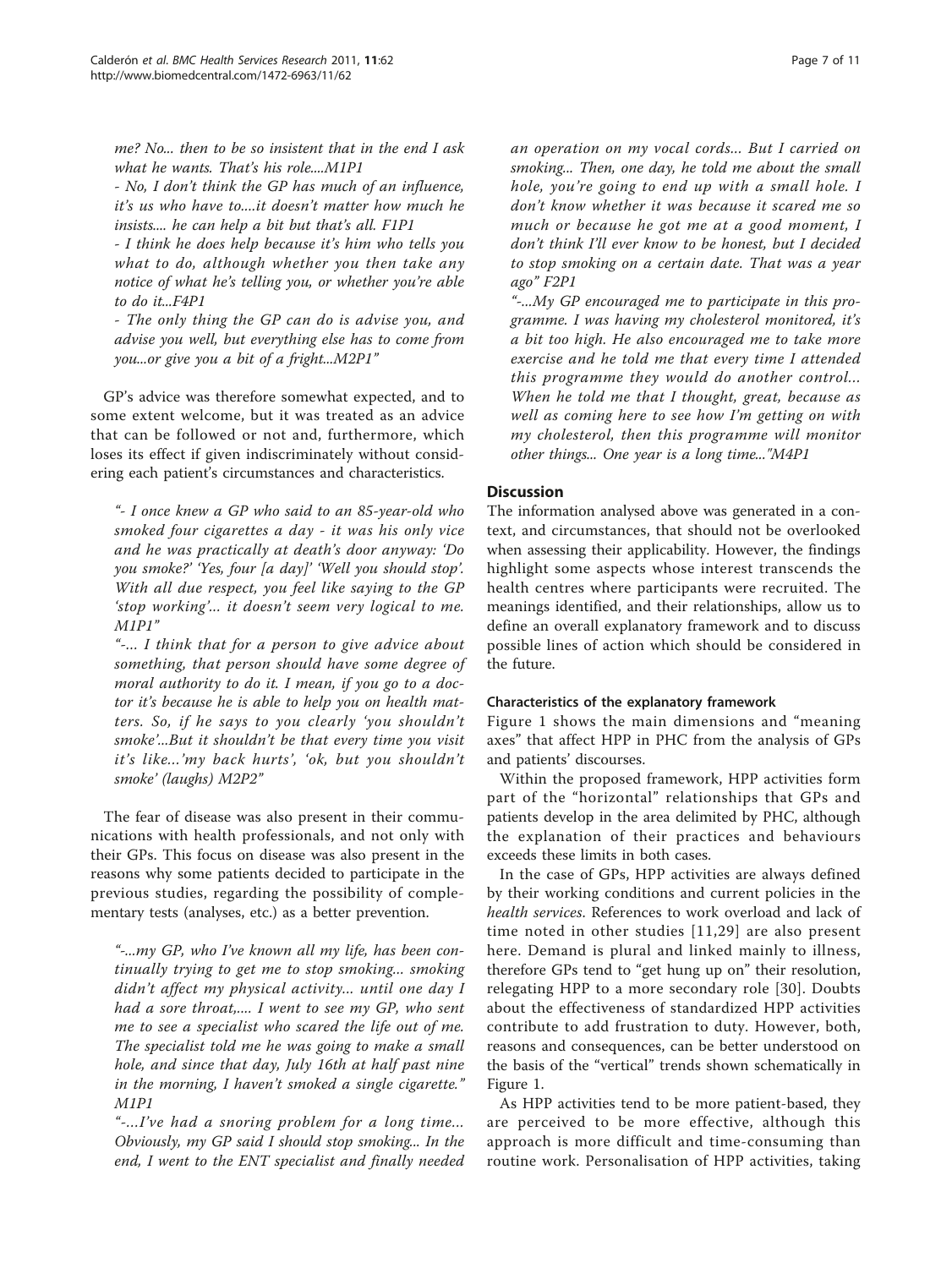<span id="page-7-0"></span>

into account the characteristics of each patient and their social and family context, acquires particular importance. Furthermore, a long-term relationship between GP and patient generates an environment of mutual expectation and complicity conditioning the effects of interventions depending on who, how and when they are undertaken [[29\]](#page-9-0).

Difficulties stemming from individualization are not reflected in the programmes and evaluations based on counting the number of activities, as long as they are oriented more towards the formal requirements of health services than those of patients themselves [[31\]](#page-9-0). The lack of correspondence expressed by GPs between "the graphs" and actual nature of HPP work, and the uncertainty regarding the effectiveness of activities distanced from the complexity of involved factors [[11,12](#page-9-0),[32\]](#page-9-0) are also located in the "vertical" axis of GPs' discourses.

Discourses of patients are mainly generated in the micro-social area, with a marked influence of family and work contexts, friend networks and hobbies. Factors such as gender and socio-economic level, age profile (medium-high) and urban environment in which they live, with no major difficulties concerning access and services, condition their arguments and narratives. The role of the husband/wife and children, as well as leisure habits, strongly linked to friendships and to the social role of food and drink, should also be taken into account. An understanding of the main "vertical" trends in this so-called micro-social context (Figure 1) is therefore necessary.

Thus, as the discourses become more oriented towards identifying health with well-being, enjoyment and pleasure, disease prevention-based medical advice tends to be more challenged. In some cases, examples were sought to contradict this advice or to question its indiscriminate content. This demand for "consistency" is aimed more towards highlighting other lifestyle- and work-related health problems that do not receive the same amount of attention.

However, tendencies to identify HPP with the avoidance of serious diseases were also found in patients' narratives. Indeed, on occasions it is the main reason for changing their habits. This link between HPP and "not being ill" also explains its projection to the demand for more tests and check-ups [\[33](#page-9-0)], as well as the attraction that the participation in studies which involve a greater number of controls may have in these cases.

Another trend present in the patients' discourses axis is the greater or lesser degree of self-responsibility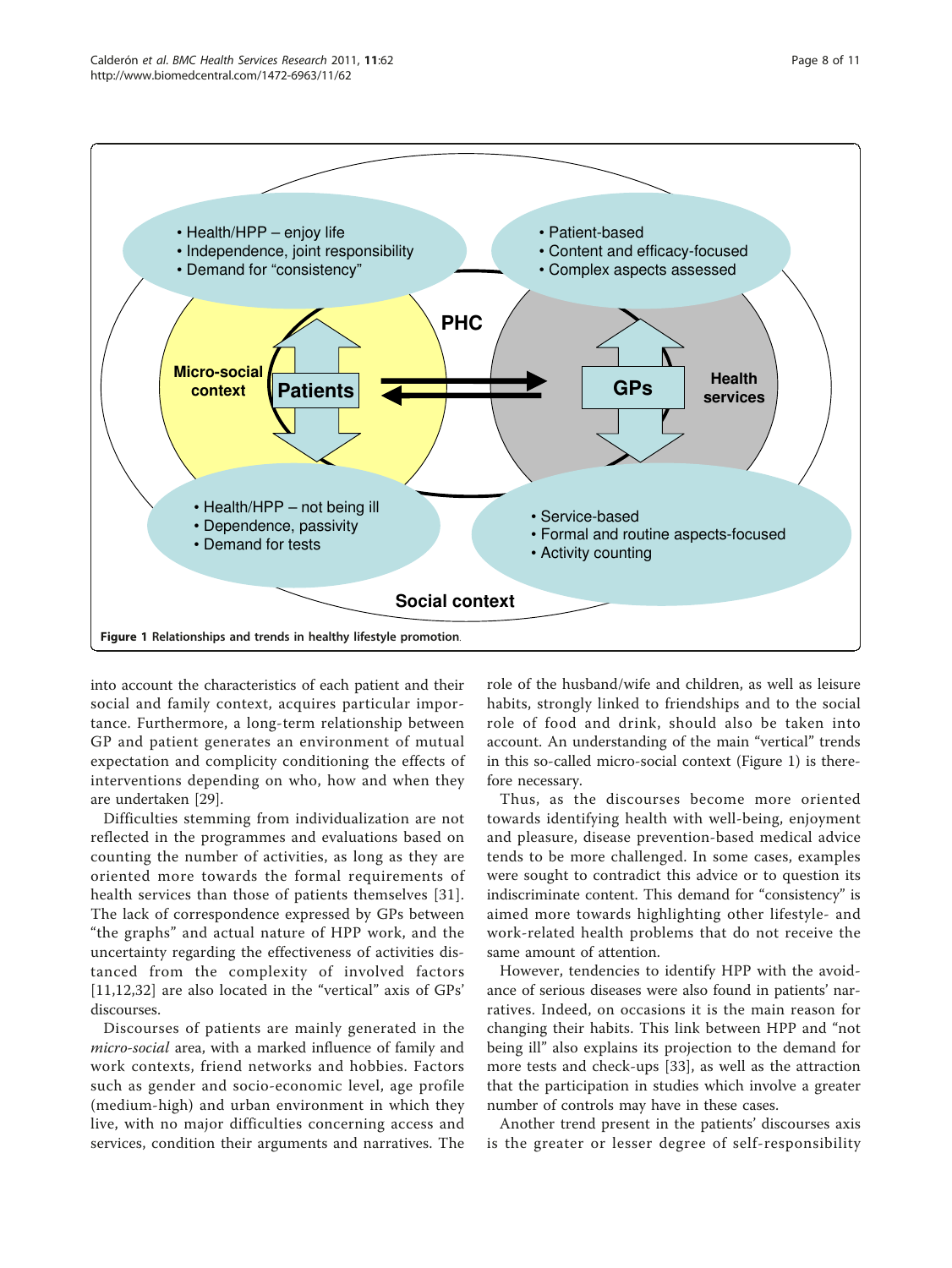concerning HPP. As we saw above, patients were generally aware of their own role in maintaining and changing habits [[15](#page-9-0)]. Demands about their right to make decisions concerning their own lifestyle, with the subsequent rejection of outside interference, were even seen from some discourses. But in this dimension we also saw contrasting discourses, where a greater passivity and dependence on external factors caused the projection onto GPs and health services of responsibilities that do not correspond to them.

According to the proposed framework, the discourses reflecting GPs' and patients' perceptions about HPP in PCH are neither linear nor dychotomic. The "horizontal" relations in PHC interact with "vertical" trends generated in health services and patients' micro-contexts. As a consequence, different discourses can be present simultaneously in the same person and that makes it even more important to individualize the implementation of HPP strategies in PHC.

## The need to rethink new intervention and assessment programmes

On the basis of this shared trends framework it is possible to identify certain elements to be taken into account when designing future PHC-based HPP activities.

First of all, new methodologies better suited to the complex nature of HPP should be developed [[29\]](#page-9-0). This complexity has to be considered in the design and assessment of change interventions [\[10,31](#page-9-0)[,34](#page-10-0)] as well as in the theories to understand them [[35-38\]](#page-10-0). For example, the use of the evidence-based scores from clinical trials, which were better known and expected by some of the GPs, may not always be the most appropriate way for evaluating HPP activities in PHC [[39-41\]](#page-10-0). Also, some components of well known theoretical models as the health belief model, the socio-ecological model, or the social learning model [[16](#page-9-0)], may have been identified in patients' discourses, but no isolated model can explain their meaning by themselves as all of them appeared intermingled.

The need to take complex factors into account undoubtedly adds difficulties to the research and assessment models used in HPP activities. However, it also makes them particularly necessary in order to overcome their current secondary role in PHC and to avoid the unexpected effects of the measures that are sometimes adopted by health services [\[31](#page-9-0)[,34,42\]](#page-10-0).

Secondly, some areas beyond the medical services should also be considered during both the theoretical debate and the future practical development of HPP in PHC [\[10](#page-9-0),[43\]](#page-10-0). The importance attributed to factors outside health services in the discourses of GPs and patients should be taken into account in the design of HPP interventions. This would result in a greater

"consistency" and effectiveness [[44](#page-10-0)] and would also help to articulate and drive new models of participation and joint responsibility for GPs and patients [\[45](#page-10-0)]. The challenges are not insignificant due to both the scepticism from professionals used to working under conditions that do not consider such aspects, and the requirement of the coordination and commitment of various bodies and institutions to put them into practice.

Finally, the health services themselves should develop HPP proposals which take into account both complexity and rigour when designing activities to be undertaken by GPs at the PHC level and which should be open to the coordination and participation of agents beyond the health sector. The ambivalence found in the GPs' discourses as regards their participation in the two previous studies reflects the importance of well-reasoned proposals, monitoring their progress [\[46\]](#page-10-0), and reassessing working conditions to be undertaken effectively in the long term. In this sense, we insist on the insufficiency of considering only formal aspects or simply counting the activities done. It would also be appropriate to reinforce the cooperation and dialogue between PHC GPs and other healthcare (nursing staff, specialists, etc.) and non-healthcare professionals who become involved in interventions with the same patients and who therefore require coherence and collaboration [[13,](#page-9-0)[47\]](#page-10-0).

### Conclusions

The discourses of both GPs and patients concerning habit changes and HPP policies have been used to construct an explanatory framework containing the dimensions and trends which intervene in PHC as a meeting point for both these agents.

In the case of GPs, these trends depend on the characteristics of the health service itself, and their bi-directionality is reflected in three main dimensions: the orientation of interventions (towards the characteristics of patients/towards the requirements of services), the goal of actions (effectiveness-based/concentrating on formal aspects), and the evaluation of results (incorporation of complexity/limited to activity counting).

The trends observed in patients' discourses are mainly linked to their micro-social context, and the main dimensions in this case are based on health conceptions (oriented towards well-being and enjoyment of life/ based on avoiding illness), the patient's role when considering habit change (assuming independence and joint responsibility/showing passivity and a dependence on external factors), and the orientation of their demands (recognition of consistency/request for more health interventions).

Three lines of action which should be promoted in the future have been proposed on the basis of this explanatory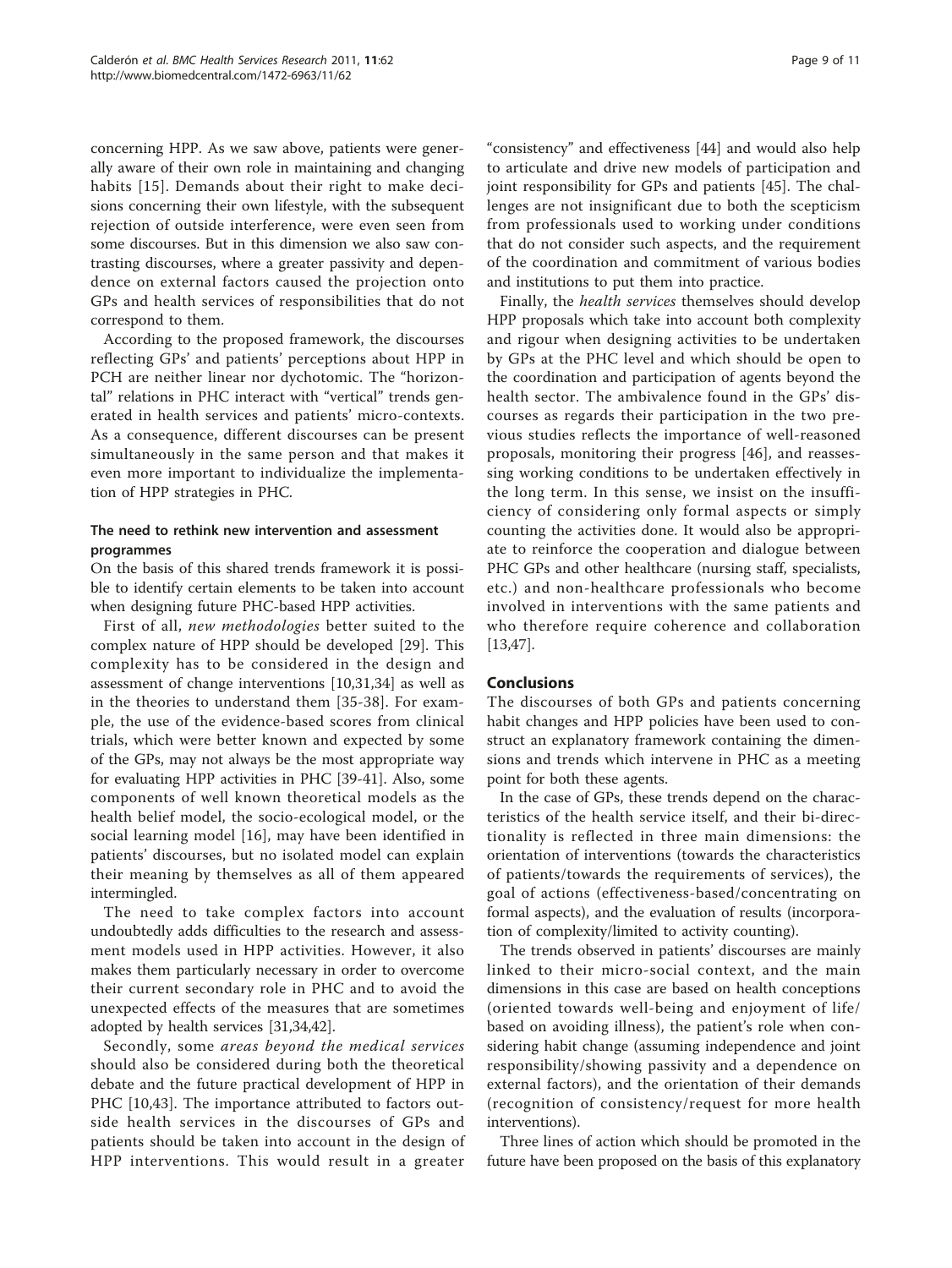<span id="page-9-0"></span>framework. The first of these involves new methodologies for the development and evaluation of habit change policies that take into account the complexities inherent to the HPP field. Secondly, the importance of aspects beyond medical services, such as socio-cultural characteristics and the amount of resources available locally, should be considered alongside general legislative measures. Finally, the need to make effective compromises in health services at the policy management level to promote coherent mid- to long-term strategies aimed towards the patient and based on collaboration between the various agents involved should be highlighted.

#### Acknowledgements

The authors would like to thank all GPs and patients who participated in this study, as well as the Department of Health of the Basque Government (OSTEBA; 2005/COM09) and the Health Promotion and Prevention Activities in Primary Health Research Network (redIAPP; G03/170 and RD06/0018/0018, Spanish Ministry of Health and Consumer Affairs) for financial support.

#### Author details

<sup>1</sup>Centro de Salud de Alza, Comarca Ekialde, Servicio Vasco de Salud-Osakidetza, San Sebastián, Spain. <sup>2</sup>Centro de Salud de Iztieta, Comarca Ekialde, Servicio Vasco de Salud-Osakidetza, Rentería, Spain. <sup>3</sup>Unidad de Investigación de Atención Primaria, Servicio Vasco de Salud-Osakidetza, Bilbao, Spain.

#### Authors' contributions

CC contributed to the study design, participated in data collection and prepared the preliminary version of the data analysis and interpretation. LB and AS helped to organise the various groups and collaborated in data collection and discussion of the results analysis. JC participated in the discussion of the analysis. All authors have read and agreed on the final version of this manuscript.

#### Competing interests

The authors declare that they have no competing interests.

Received: 13 June 2010 Accepted: 23 March 2011 Published: 23 March 2011

#### References

- 1. WHO: The World Health Report. Reducing risks, promoting healthy life. Geneva: World Health Organization: 2002.
- 2. National Institute of Public Health and National Food Administration: Background material to the action plan for healthy dietary habits and increased physical activity. Uppsala. Sweden: National Food Administration; 2005.
- 3. Departamento de Sanidad del Gobierno Vasco: Encuesta de Salud de la Comunidad Autónoma del País Vasco 2007. Vitoria-Gasteiz: Servicio Central de Publicaciones del Gobierno Vasco; 2007.
- 4. Galan I, Rodriguez-Artalejo F, Diez-Ganan L, Tobias A, Zorrilla B, Gandarillas A: [Clustering of behavioural risk factors and compliance with](http://www.ncbi.nlm.nih.gov/pubmed/16545444?dopt=Abstract) [clinical preventive recommendations in Spain.](http://www.ncbi.nlm.nih.gov/pubmed/16545444?dopt=Abstract) Prev Med 2006, 42:343-347.
- 5. Starfield B, Shi L, Macinko J: [Contribution of primary care to health](http://www.ncbi.nlm.nih.gov/pubmed/16202000?dopt=Abstract) [systems and health.](http://www.ncbi.nlm.nih.gov/pubmed/16202000?dopt=Abstract) Milbank Q 2005, 83:457-502.
- Sociedad Española de Medicina Familiar y Comunitaria: PAPPS: Programa de Actividades Preventivas y de Promoción de la Salud. 2009 [[http://](http://www.papps.org/) [www.papps.org/\]](http://www.papps.org/).
- Lopez-de-Munain J, Torcal J, Lopez V, Garay J: [Prevention in routine](http://www.ncbi.nlm.nih.gov/pubmed/11162322?dopt=Abstract) [general practice: activity patterns and potential promoting factors.](http://www.ncbi.nlm.nih.gov/pubmed/11162322?dopt=Abstract) Prev Med 2001, 32:13-22.
- Ashenden R, Silagy C, Weller D: [A systematic review of the effectiveness](http://www.ncbi.nlm.nih.gov/pubmed/9137956?dopt=Abstract) [of promoting lifestyle change in general practice.](http://www.ncbi.nlm.nih.gov/pubmed/9137956?dopt=Abstract) Fam Pract 1997, 14:160-176.
- 9. Goldstein MG, Whitlock EP, DePue J: [Multiple behavioral risk factor](http://www.ncbi.nlm.nih.gov/pubmed/15275675?dopt=Abstract) [interventions in primary care. Summary of research evidence.](http://www.ncbi.nlm.nih.gov/pubmed/15275675?dopt=Abstract) Am J Prev Med 2004, 27:61-79.
- 10. Jackson SF, Perkins F, Khandor E, Cordwell L, Hamann S, Buasai S: [Integrated health promotion strategies: a contribution to tackling](http://www.ncbi.nlm.nih.gov/pubmed/17307960?dopt=Abstract) [current and future health challenges.](http://www.ncbi.nlm.nih.gov/pubmed/17307960?dopt=Abstract) Health Promot Int 2006, 21(Suppl 1):75-83.
- 11. Williams SJ, Calnan M: Perspectives on prevention: the views of General Practitioners. Sociol Health Illn 1994, 16:372-393.
- 12. Lawlor DA, Keen S, Neal RD: [Can general practitioners influence the](http://www.ncbi.nlm.nih.gov/pubmed/10962782?dopt=Abstract) nation'[s health through a population approach to provision of lifestyle](http://www.ncbi.nlm.nih.gov/pubmed/10962782?dopt=Abstract) [advice?](http://www.ncbi.nlm.nih.gov/pubmed/10962782?dopt=Abstract) Br J Gen Pract 2000, 50:455-459.
- 13. Ribera AP, McKenna J, Riddoch C: [Physical activity promotion in general](http://www.ncbi.nlm.nih.gov/pubmed/16702195?dopt=Abstract) [practices of Barcelona: a case study.](http://www.ncbi.nlm.nih.gov/pubmed/16702195?dopt=Abstract) Health Educ Res 2006, 21:538-548.
- 14. Aira M, Kauhanen J, Larivaara P, Rautio P: [Differences in brief interventions](http://www.ncbi.nlm.nih.gov/pubmed/15020181?dopt=Abstract) [on excessive drinking and smoking by primary care physicians:](http://www.ncbi.nlm.nih.gov/pubmed/15020181?dopt=Abstract) [qualitative study.](http://www.ncbi.nlm.nih.gov/pubmed/15020181?dopt=Abstract) Prev Med 2004, 38:473-478.
- 15. Brown I, Thompson J, Tod A, Jones G: [Primary care support for tackling](http://www.ncbi.nlm.nih.gov/pubmed/16953998?dopt=Abstract) [obesity: a qualitative study of the perceptions of obese patients.](http://www.ncbi.nlm.nih.gov/pubmed/16953998?dopt=Abstract) Br J Gen Pract 2006, 56:666-672.
- 16. Grandes G, Sánchez A, Cortada JM, Calderón C, Balagué L, Millán E, et al: Estrategias útiles para la promoción de estilos de vida saludables en Atención Primaria de Salud. Investigación Comisionada. Vitoria-Gasteiz: Departamento de Sanidad, Gobierno Vasco; 2008, Informe no Osteba D-08- 07.
- 17. Grandes G, Sánchez A, Cortada JM, Balagué L, Calderón C, Arrazola A, et al: [Is integration of healthy lifestyle promotion into primary care feasible?](http://www.ncbi.nlm.nih.gov/pubmed/18854033?dopt=Abstract) [Discussion and consensus sessions between clinicians and researchers.](http://www.ncbi.nlm.nih.gov/pubmed/18854033?dopt=Abstract) BMC Health Services Research 2008, 8:213.
- 18. Gendron S: [Transformative alliance between qualitative and quantitative](http://www.ncbi.nlm.nih.gov/pubmed/11729768?dopt=Abstract) [approaches in health promotion research.](http://www.ncbi.nlm.nih.gov/pubmed/11729768?dopt=Abstract) WHO Reg Publ Eur Ser 2001, 107-121.
- 19. Murphy E, Dingwall R: Qualitative Methods and Health Policy Research. New York: Aldine de Gruyter; 2003.
- 20. Calderón C, Fernández de Sanmamed MJ: Investigación Cualitativa en Atención Primaria. In Atención Primaria. Conceptos, organización y práctica clínica. Edited by: Martín Zurro A, Cano Pérez JF. Barcelona: Elsevier; 2008:211-240.
- 21. Callejo J: El grupo de discusión: introducción a una práctica de investigación. Barcelona: Ariel; 2001.
- 22. Grandes G, Cortada JM, Arrazola A: [An evidence-based programme for](http://www.ncbi.nlm.nih.gov/pubmed/11127170?dopt=Abstract) [smoking cessation: effectiveness in routine general practice.](http://www.ncbi.nlm.nih.gov/pubmed/11127170?dopt=Abstract) Br J Gen Pract 2000, 50:803-807.
- 23. Grandes G, Sanchez A, Sanchez-Pinilla RO, Torcal J, Montoya I, Lizarraga K, et al: [Effectiveness of physical activity advice and prescription by](http://www.ncbi.nlm.nih.gov/pubmed/19364999?dopt=Abstract) [physicians in routine primary care: a cluster randomized trial.](http://www.ncbi.nlm.nih.gov/pubmed/19364999?dopt=Abstract) Arch Intern Med 2009, 169:694-701.
- 24. Alonso LE: La mirada cualitativa en sociología. Una aproximación interpretativa. Madrid: Editorial Fundamentos; 1998.
- 25. Conde F: Análisis sociológico del sistema de discursos. Madrid: CIS; 2009.
- 26. Walker R: Applied Qualitative Research. Hants: Gower; 1985.
- 27. Morse JM, Barrett M, Mayan M, Olson K, Spiers J: Verification strategies for establishing reliability and validity in qualitative research. IJQM 2002, 1(2) [[http://ejournals.library.ualberta.ca/index.php/IJQM/article/view/4603/3756\]](http://ejournals.library.ualberta.ca/index.php/IJQM/article/view/4603/3756).
- 28. Calderón C: Assessing the Quality of Qualitative Health Research: Criteria, Process and Writing. Forum Qualitative Sozialforschung / Forum: Qualitative Social Research 2009, 10(17)[[http://nbn-resolving.de/urn:nbn:de:0114](http://nbn-resolving.de/urn:nbn:de:0114-fqs0902178) [fqs0902178\]](http://nbn-resolving.de/urn:nbn:de:0114-fqs0902178).
- 29. Ampt AJ, Amoroso C, Harris MF, McKenzie SH, Rose VK, Taggart JR: [Attitudes, norms and controls influencing lifestyle risk factor](http://www.ncbi.nlm.nih.gov/pubmed/19706198?dopt=Abstract) [management in general practice.](http://www.ncbi.nlm.nih.gov/pubmed/19706198?dopt=Abstract) BMC Fam Pract 2009, 10:59.
- 30. Jaen CR, Stange KC, Nutting PA: [Competing demands of primary care: a](http://www.ncbi.nlm.nih.gov/pubmed/8308509?dopt=Abstract) [model for the delivery of clinical preventive services.](http://www.ncbi.nlm.nih.gov/pubmed/8308509?dopt=Abstract) J Fam Pract 1994, 38:166-171.
- 31. Gillam S, Abbott S, Banks-Smith J: [Primary care groups: Can primary care](http://www.ncbi.nlm.nih.gov/pubmed/11451785?dopt=Abstract) [groups and trusts improve health?](http://www.ncbi.nlm.nih.gov/pubmed/11451785?dopt=Abstract) BMJ 2001, 323:89-92.
- 32. McKinlay E, Plumridge L, McBain L, McLeod D, Pullon S, Brown S: "[What](http://www.ncbi.nlm.nih.gov/pubmed/15589677?dopt=Abstract) sort [of health promotion are you talking about?": a discourse analysis of](http://www.ncbi.nlm.nih.gov/pubmed/15589677?dopt=Abstract) [the talk of general practitioners.](http://www.ncbi.nlm.nih.gov/pubmed/15589677?dopt=Abstract) Soc Sci Med 2005, 60:1099-1106.
- 33. Jacobsen ET, Rasmussen SR, Christensen M, Engberg M, Lauritzen T: [Perspectives on lifestyle intervention: the views of general practitioners](http://www.ncbi.nlm.nih.gov/pubmed/15764235?dopt=Abstract)